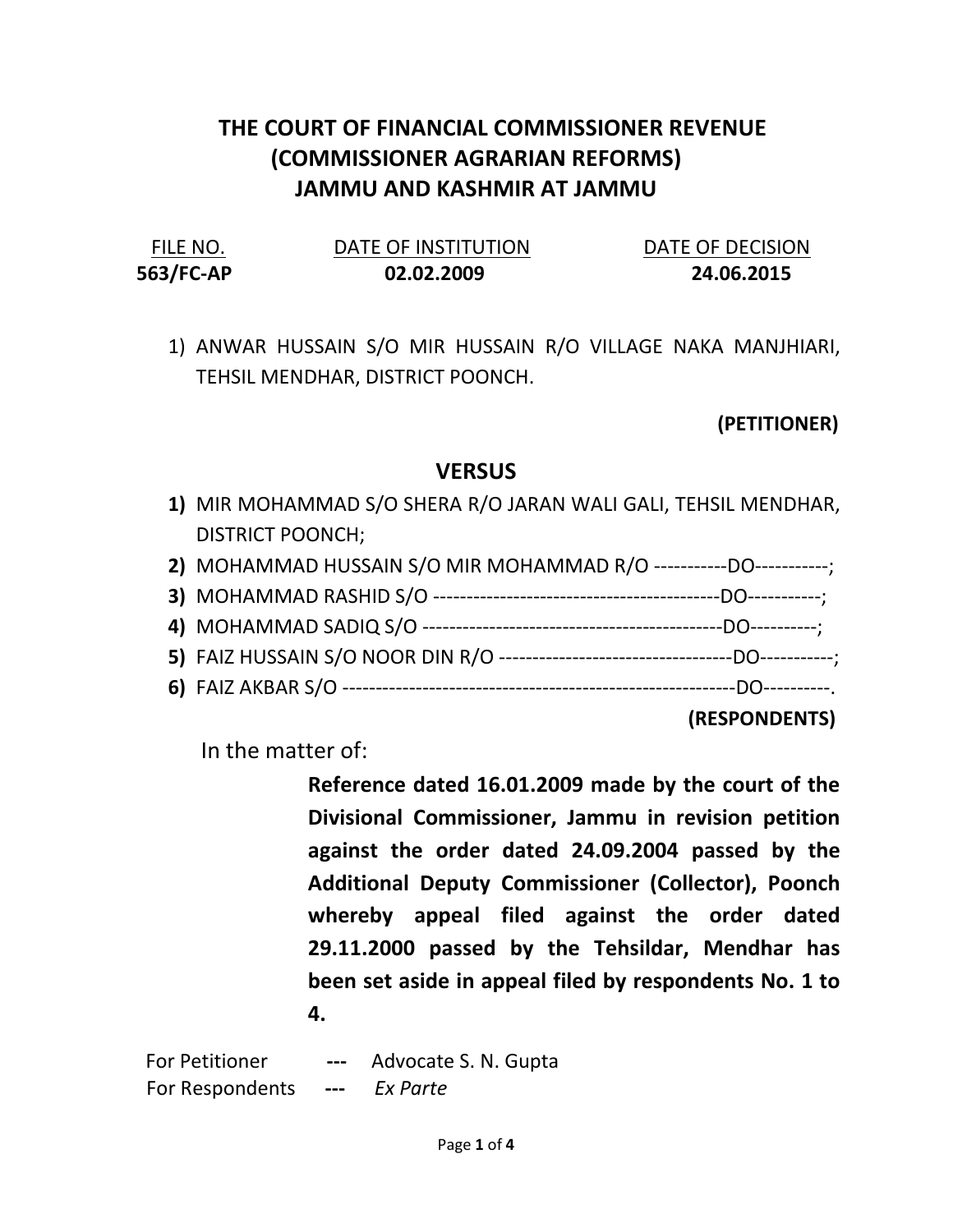## J U D G E M E N T

- 1) Concisely, the facts of the case are that the respondents herein are allegedly in an illegal occupation of state forest land measuring 16 Kanals and 05 Marlas falling under Khasra No. 187 min in village Jaranwali Gali, Tehsil Mendhar, District Poonch. Some villagers of Manjhiari filed a complaint with the Deputy Commissioner, Poonch that the respondents have obstructed their pathway which may be restored. After directions from the Deputy Commissioner, the Tehsildar concerned conducted a detailed enquiry in this regard and found that the land measuring 23 Kanals and 14 Marlas falling under Khasra No. 187 is recorded as "gair mumkin jungle". A pathway also used to exist in this land which was being utilized by the villagers for grazing their cattle and other connected purposes. Accordingly, the Tehsildar concerned directed the eviction of the respondents from the said land under Sec. 133 of the Land Revenue Act, 1996 (Smvt.).
- 2) Aggrieved, the respondents herein moved the Additional Deputy Commissioner (Collector), Poonch in appeal challenging the order passed by the Tehsildar, Mendhar. Questioning the locus of the villagers, the Collector allowed the appeal and set aside the order impugned. Interestingly, the Collector relied on a hypothetical reasoning that the Forest Department had no objection to the possession of the respondents over the said land. The case was then remanded back to the Tehsildar, Mendhar for considering the claim of the respondents herein under the J&K State Lands (Vesting of Ownership Rights to the Illegal Occupants) Act, 2001 commonly known as the Roshni Act.
- 3) Dissatisfied, the petitioner herein filed a revision petition before the Divisional Commissioner, Jammu challenging the validity of the order passed by the Additional Deputy Commissioner (Collector), Poonch. During a critical scrutiny of the records, it was observed by the court below that the land under consideration is admittedly forest land (*gair mumkin* **jungle)**. Significantly, Sec. 3 (e) of the Roshni Act clearly reflects the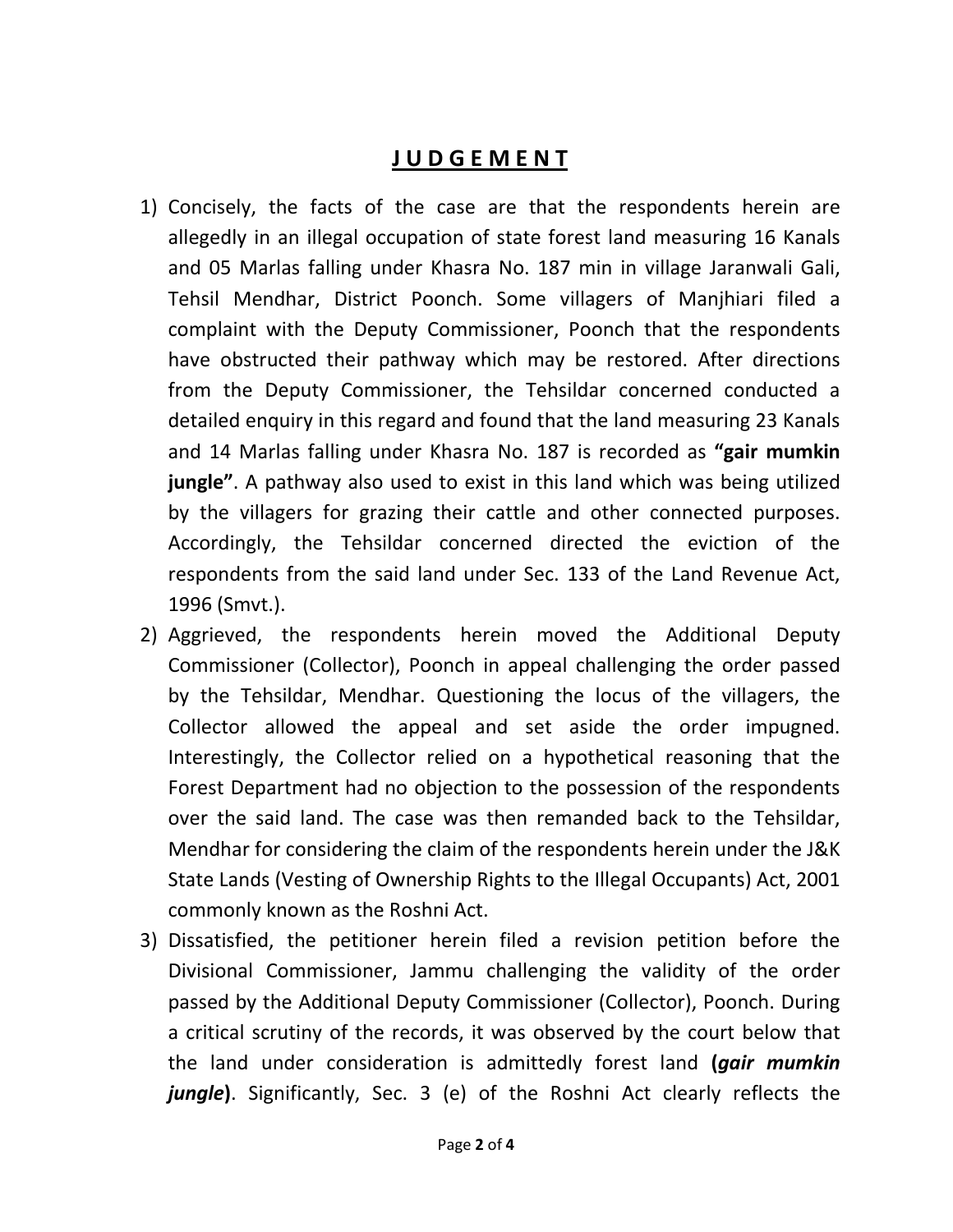inapplicability of the said Act to both "forest land and wooded waste". The Additional Deputy Commissioner, Poonch has, therefore, gone beyond the provisions of the said Act and passed the order impugned which is totally without jurisdiction.

- 4) Passing remarks on the issue of no objection given by the Forest Department, the court below observed that the Tehsildar concerned has passed the order of eviction after a thorough enquiry and affording a reasonable opportunity of being heard to both parties. The Additional Deputy Commissioner, Poonch has brushed aside the findings of facts arrived at by the Tehsildar concerned and has been swayed only by the plea that the Forest Department had not specifically objected to the encroachment. The court below has accordingly submitted the case to this court under Sec. 15 (3) of the Land Revenue Act, 1996 (Smvt) with the recommendation to set aside the impugned order.
- 5) The proceedings on the case file shows that the respondents preferred to remain absent throughout the proceedings and therefore, they were set ex parte on 18.02.2014. This court has carefully gone through materials placed on the case file and observes that the land falling under the above stated Khasra number is state land which is entered as "*gair mumkin jungle*" in Rabi, 1971. Unfortunately, this entry seems to have not been carried forward for unknown reasons. The court below has rightly returned its findings in this regard and therefore, this court does not find a single reason to disagree with observations made by it.
- 6) Moving a step ahead, it is observed that a major chunk of land in Khasra No. 187 is shown as "Kap". These lands have undoubtedly a special significance in the state of Jammu and Kashmir. Sec. 20-B of the Big Landed Estates Abolition Act, 2007 (Smvt.) expressly prohibits the transfer of such lands or any interest therein barring even any registration of documents in this behalf. This court regrets that none of the subordinate revenue agencies has bothered to see the kind of land.
- 7) In addition, the proviso to Sec. 13 of the Agrarian Reforms Act, 1976 lays down that the land recorded as Orchard, Arak, Kap, Kah Krisham or of a class notified under clause (f) of Sec. 3 shall not be put to any use other